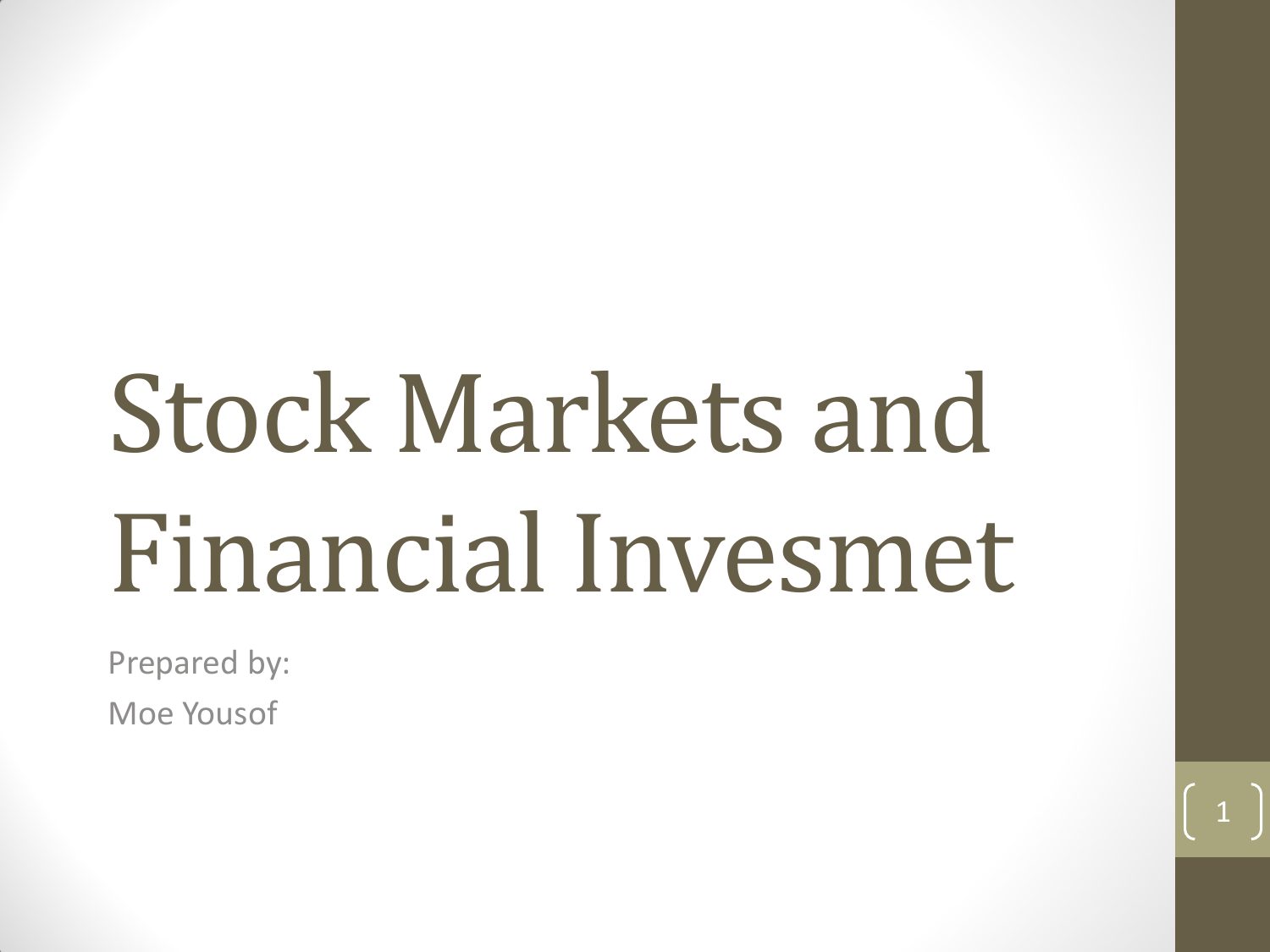#### History

#### Dutch East India Company



• **Established in 1602** • **Defunct in 1799**

• **The Amsterdam Stock Exchange is considered the oldest in the world.**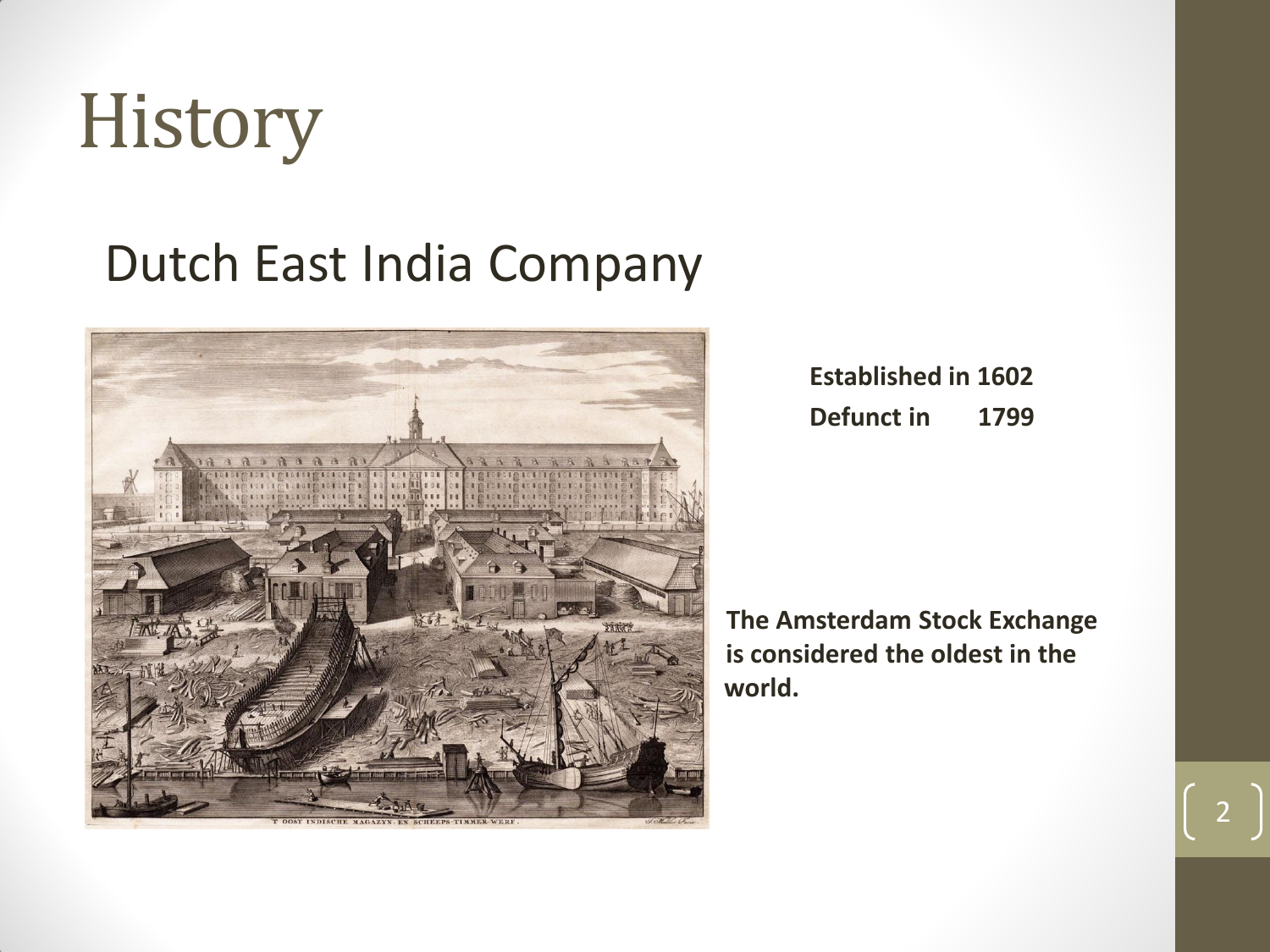#### Factors to consider investment

# •**Risk**

# •**Time**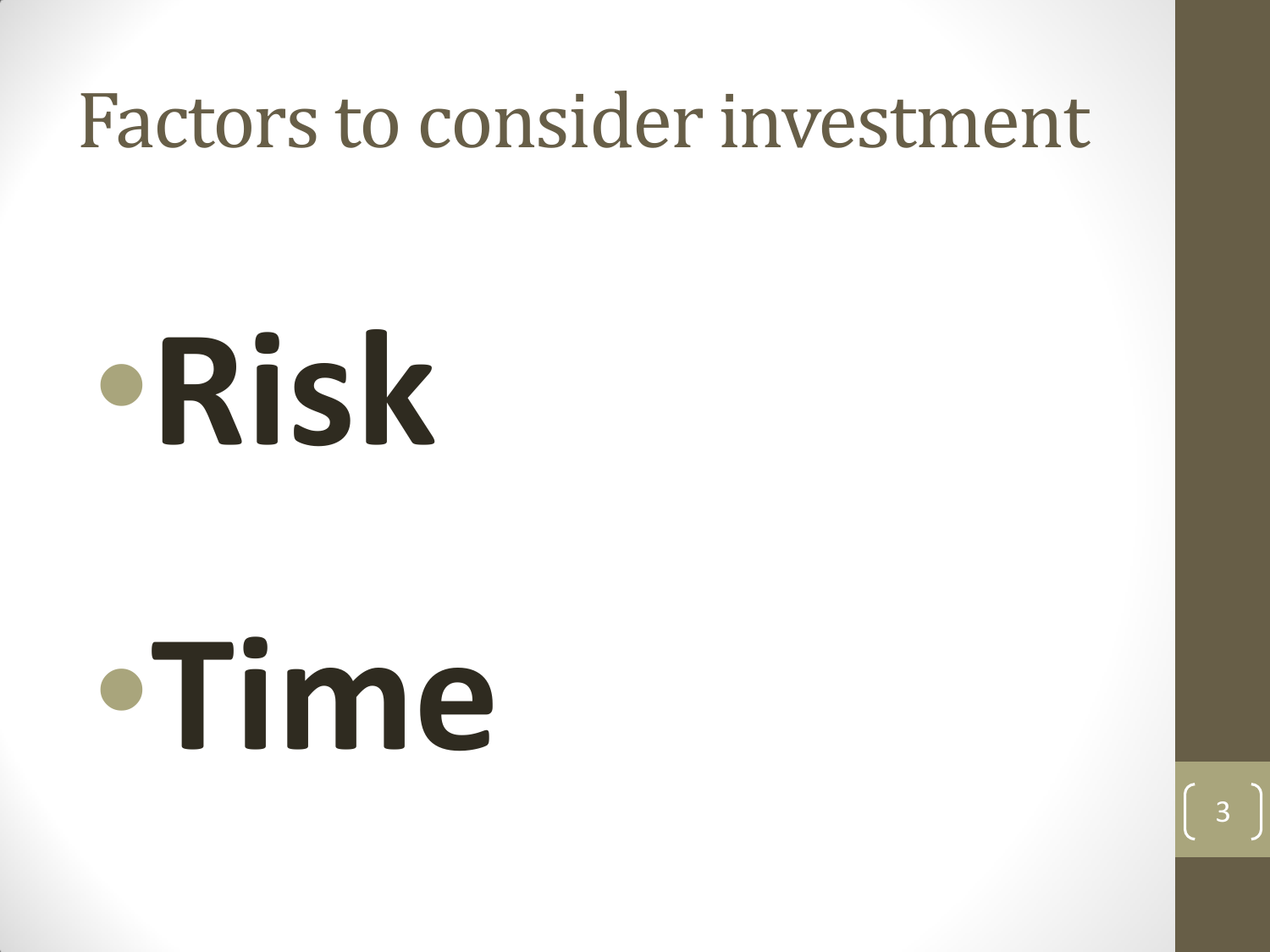#### **What is the difference**

•**Investing** •**Speculating** •**Gambling**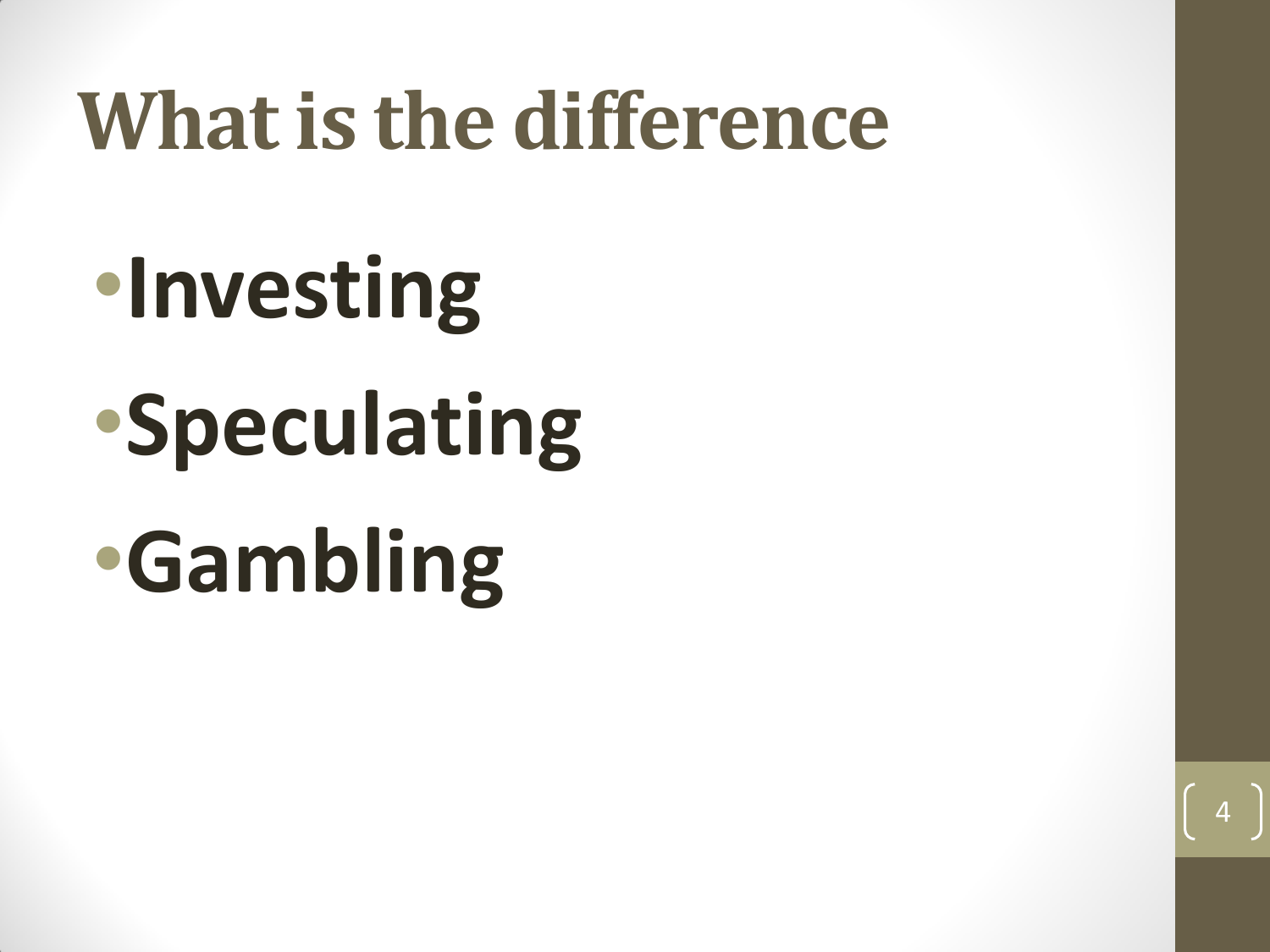### Going Public

• Initial Public Offerings (IPOs)

- Risk Involved
- Example: Netscape IPO @ 28 First Trade Open @ 75 End of First Day  $@$  58

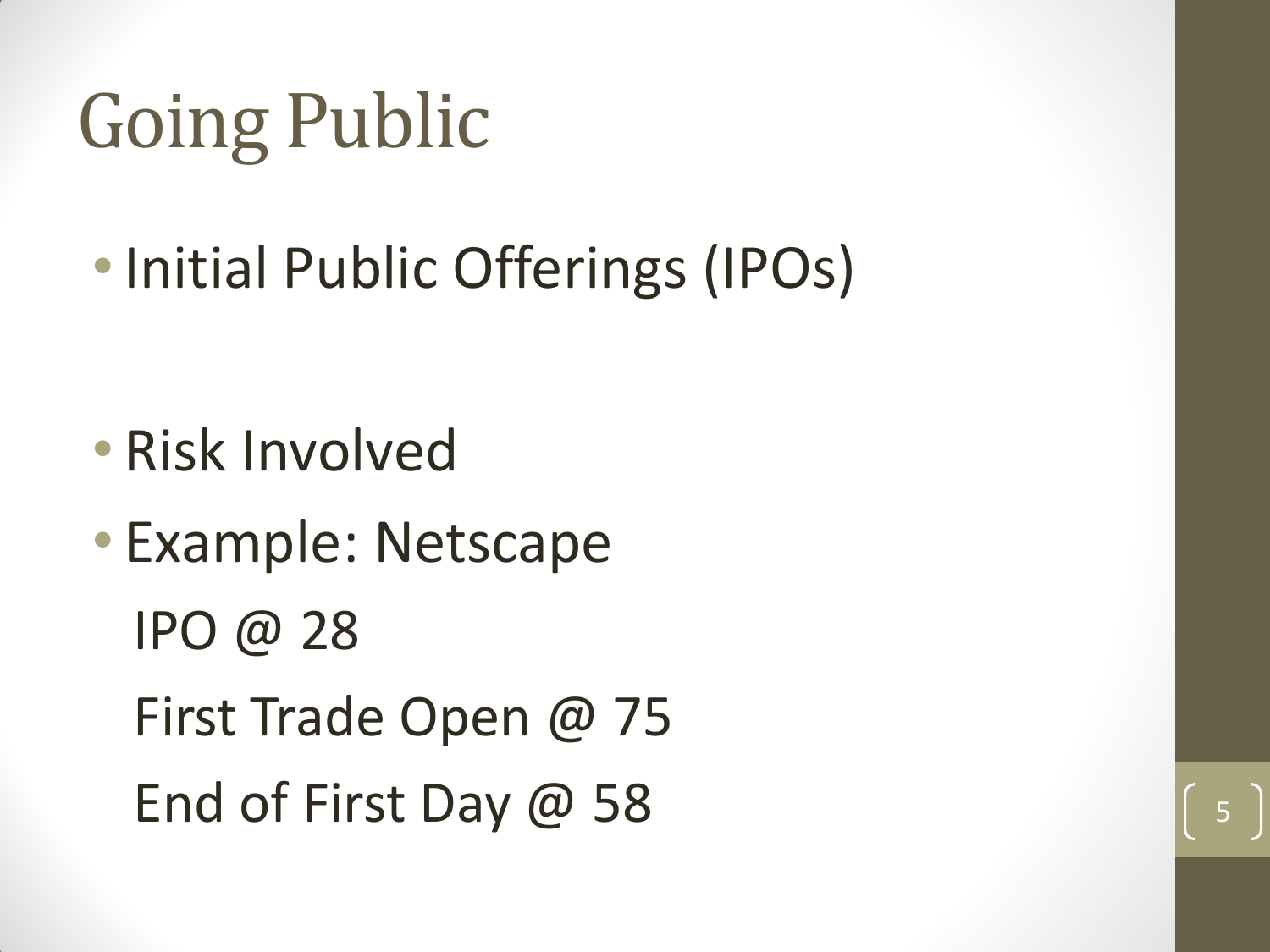#### Ticker Symbols

- Example:
- Google -- GOOG
- Facebook -- FB
- Encana -- ECA.TO
- Orascom Telecom -- ORTE.CA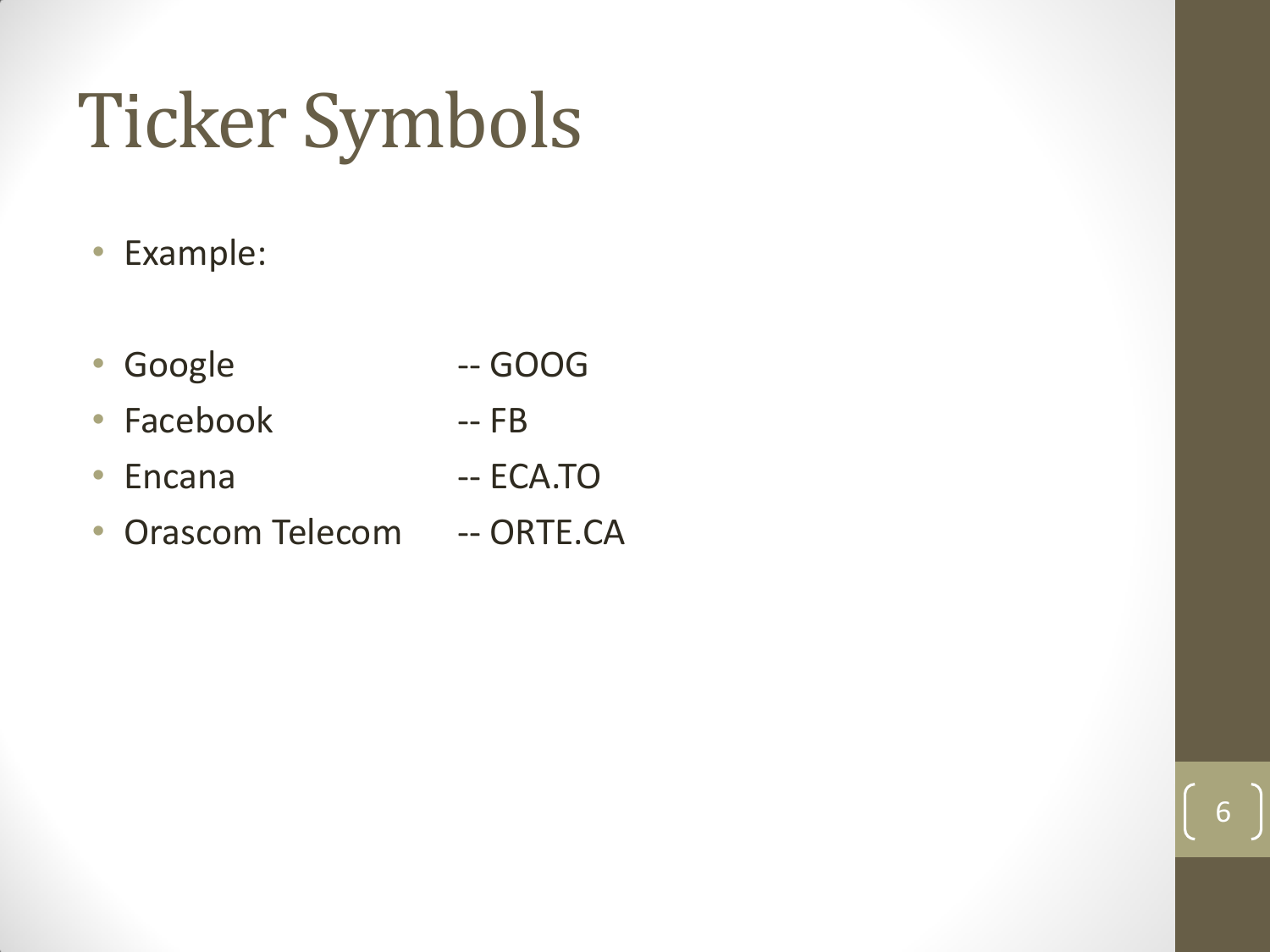#### How I get my earns

•Dividends •Stock Value •Stock Split

Question: Are Dividend-Paying Stocks Preferable? Question: How do Dividend affect stock price?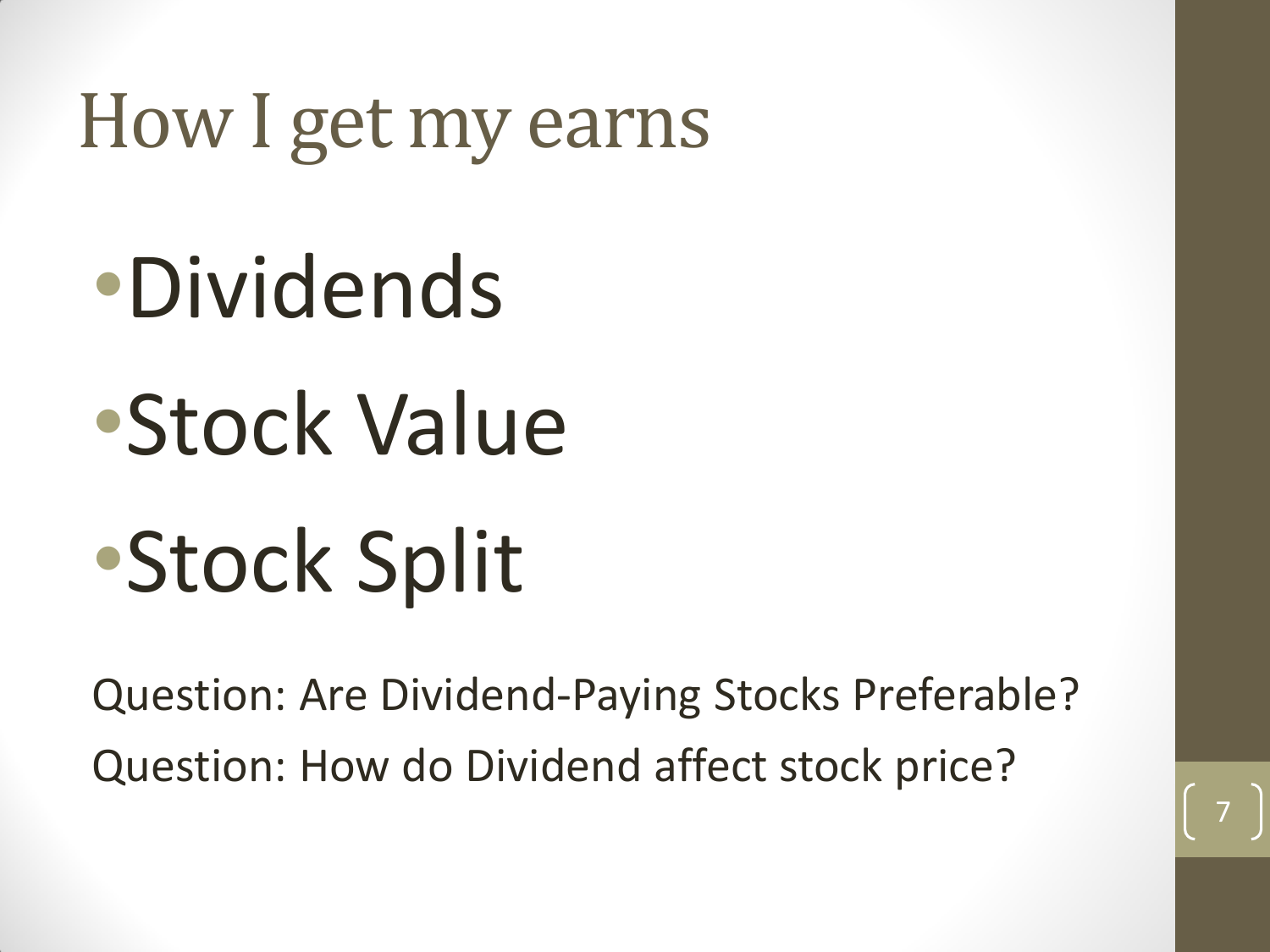#### How to evaluate a stock

- •Buy? Sell? Or Hold?
- •Fundamental Analysis
- •Technical Analysis
- •Earnings per share
- •Price to Earn Ratio (P/E)
- Return of Equity (ROE)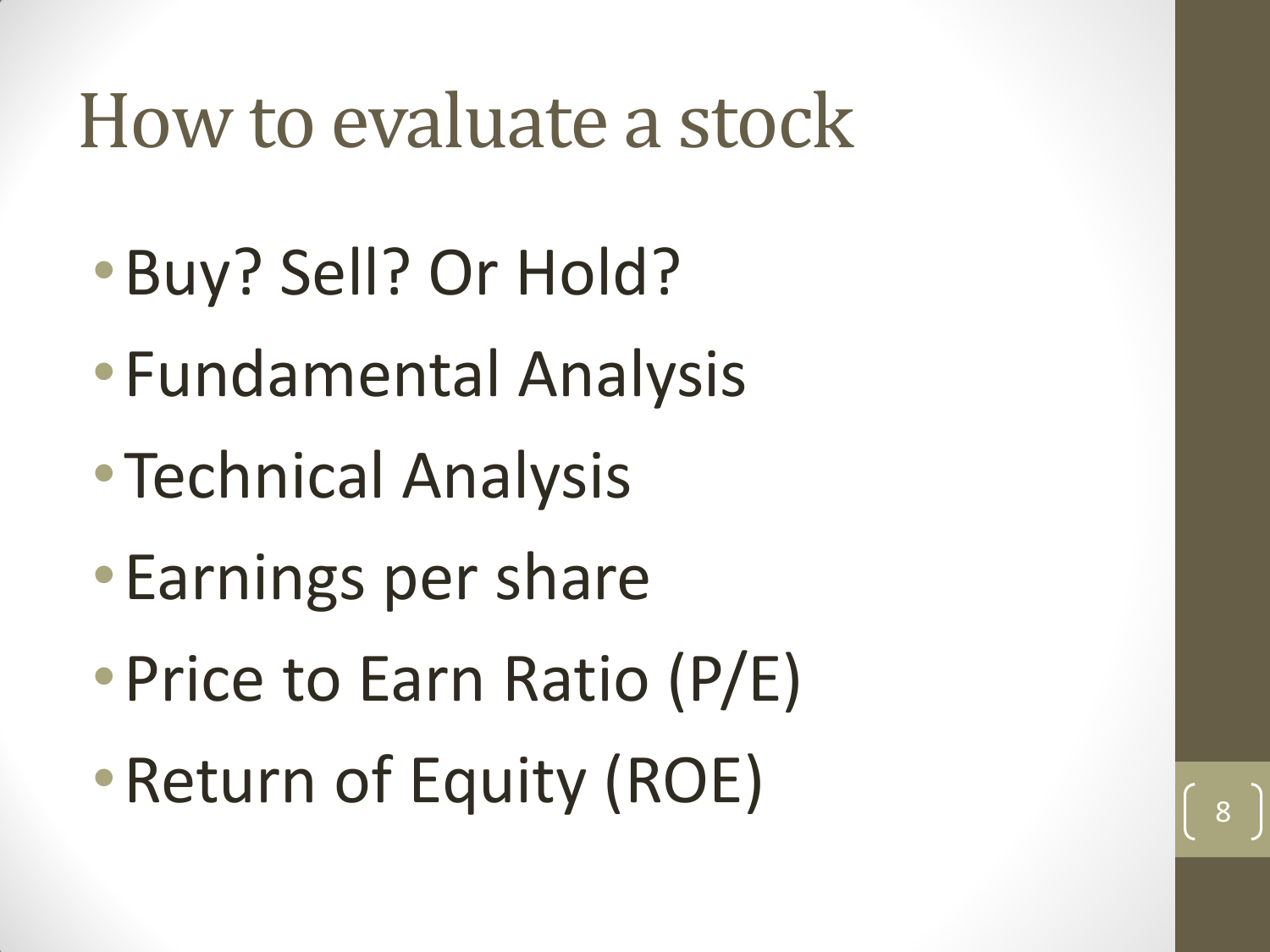#### Trend is my Friend

- Bulls and Bears
- •Up Trend and Down Trend
- Flat movement
- Sentiment Analysis (Greed and Fear)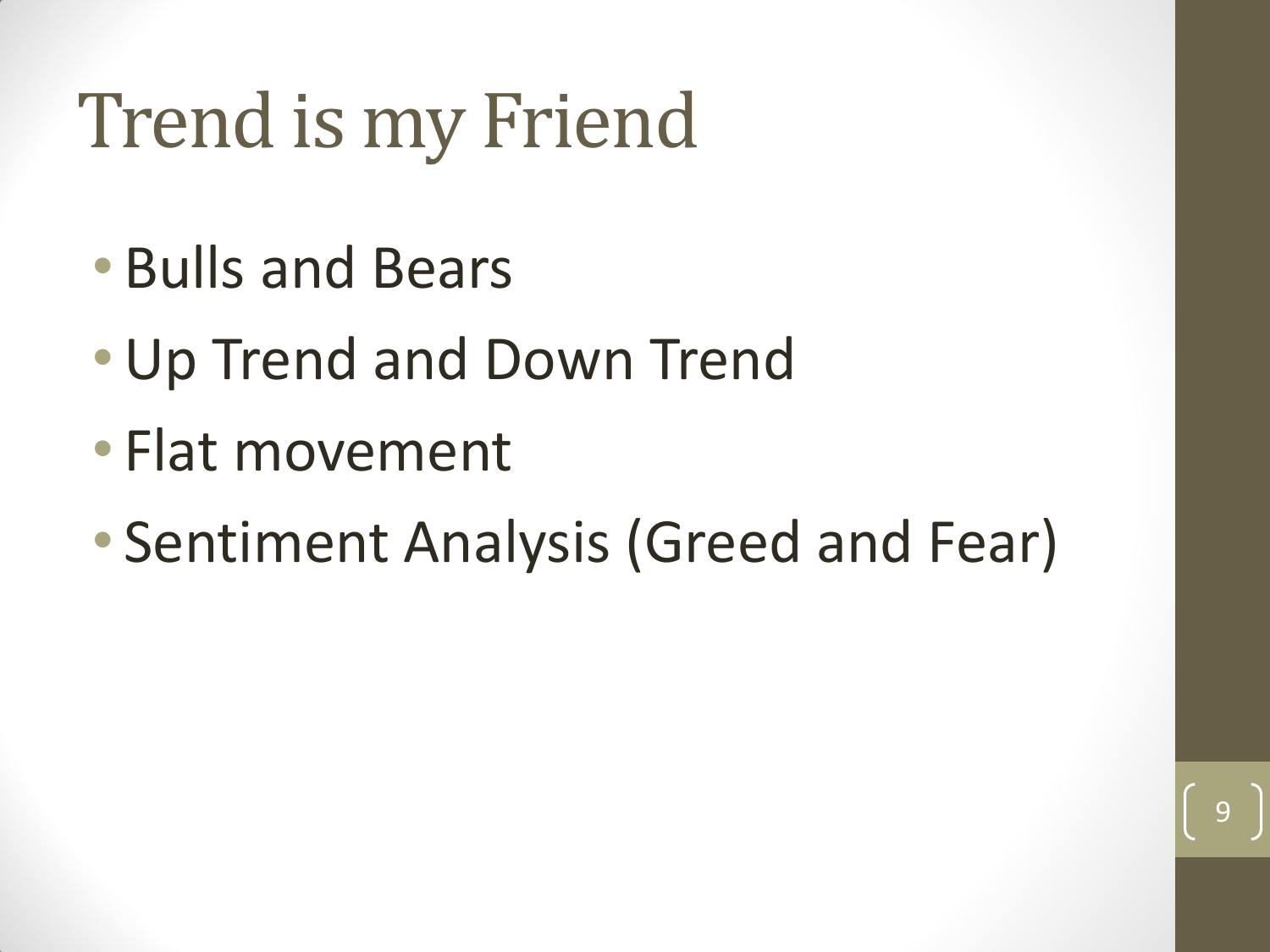#### Moving Avarage

#### • 50 day and 200 day

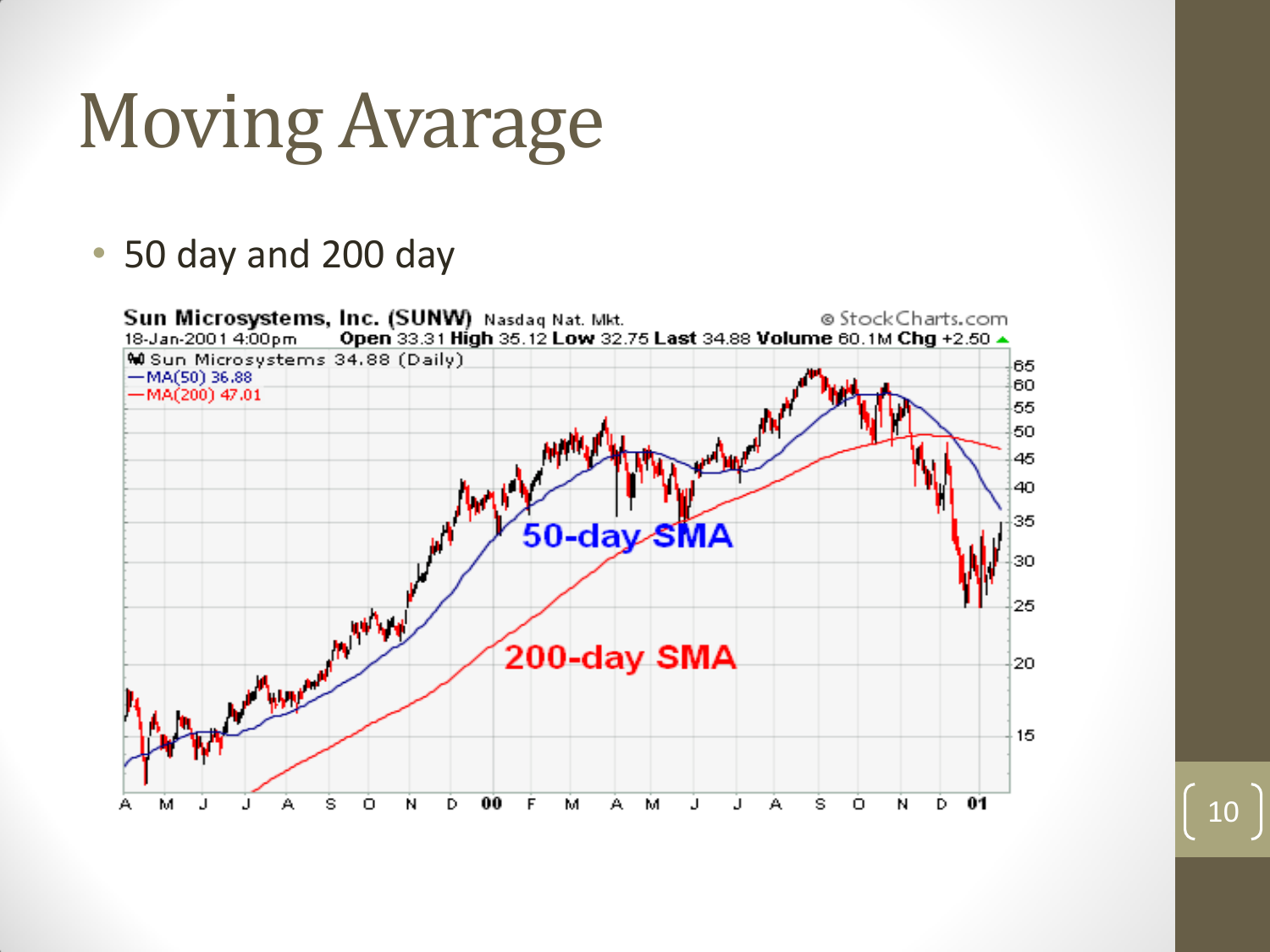#### Place and Order

11

- Account or a brokerage
- Bid and Ask
- Limit Order
- Open Order

•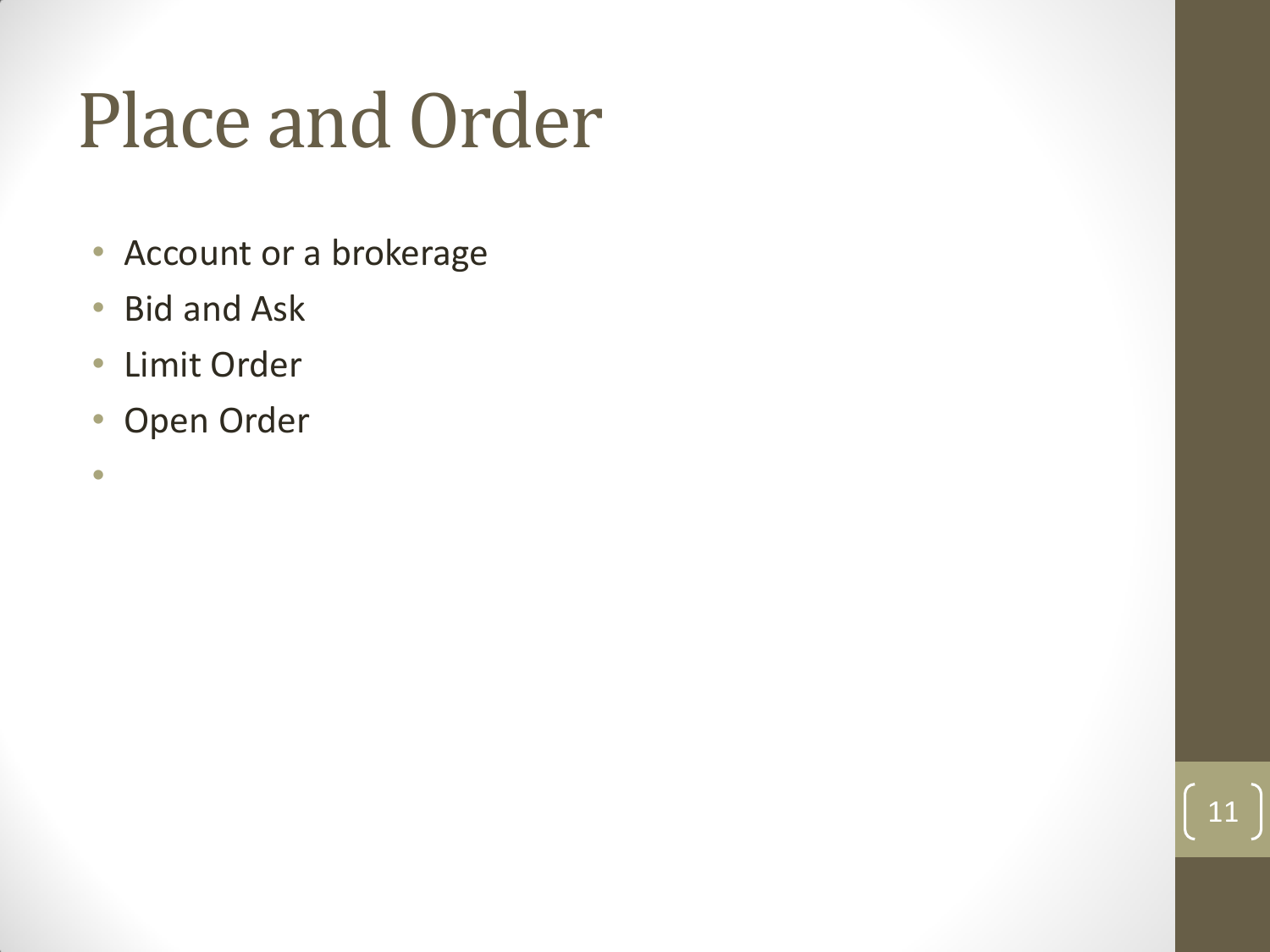#### Type of Financial Investment

- Stocks
- Common and Preferred
- Mutual Funds
- Bonds
- Cash and Cash Equivalent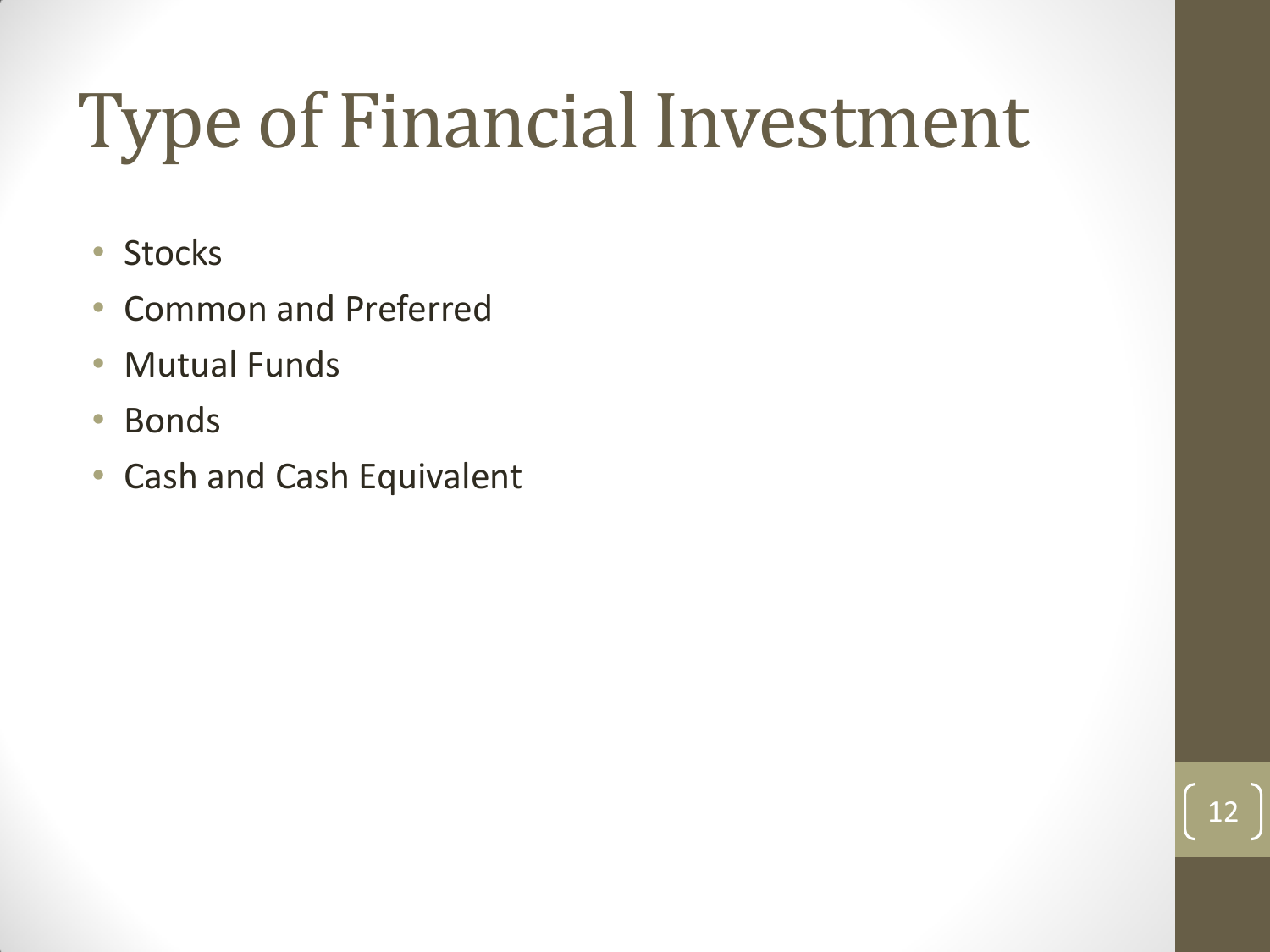#### When to sell a stock?

- •The fundamentals change
- •The Dividend is cut
- •You reached your target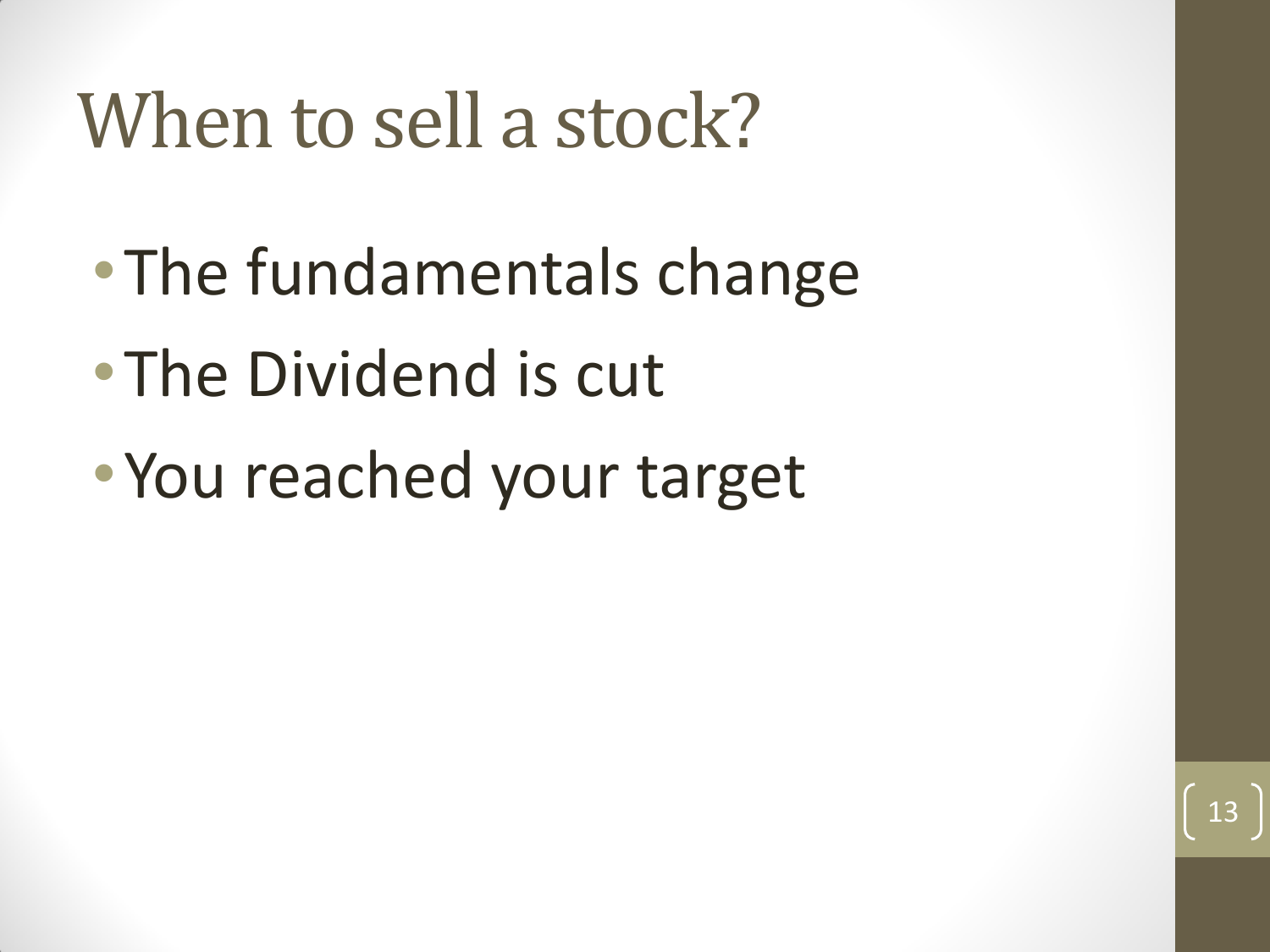#### The Big Picture

Average Annual Returns of Broad Market Indicators (Year-end 1925-2007)

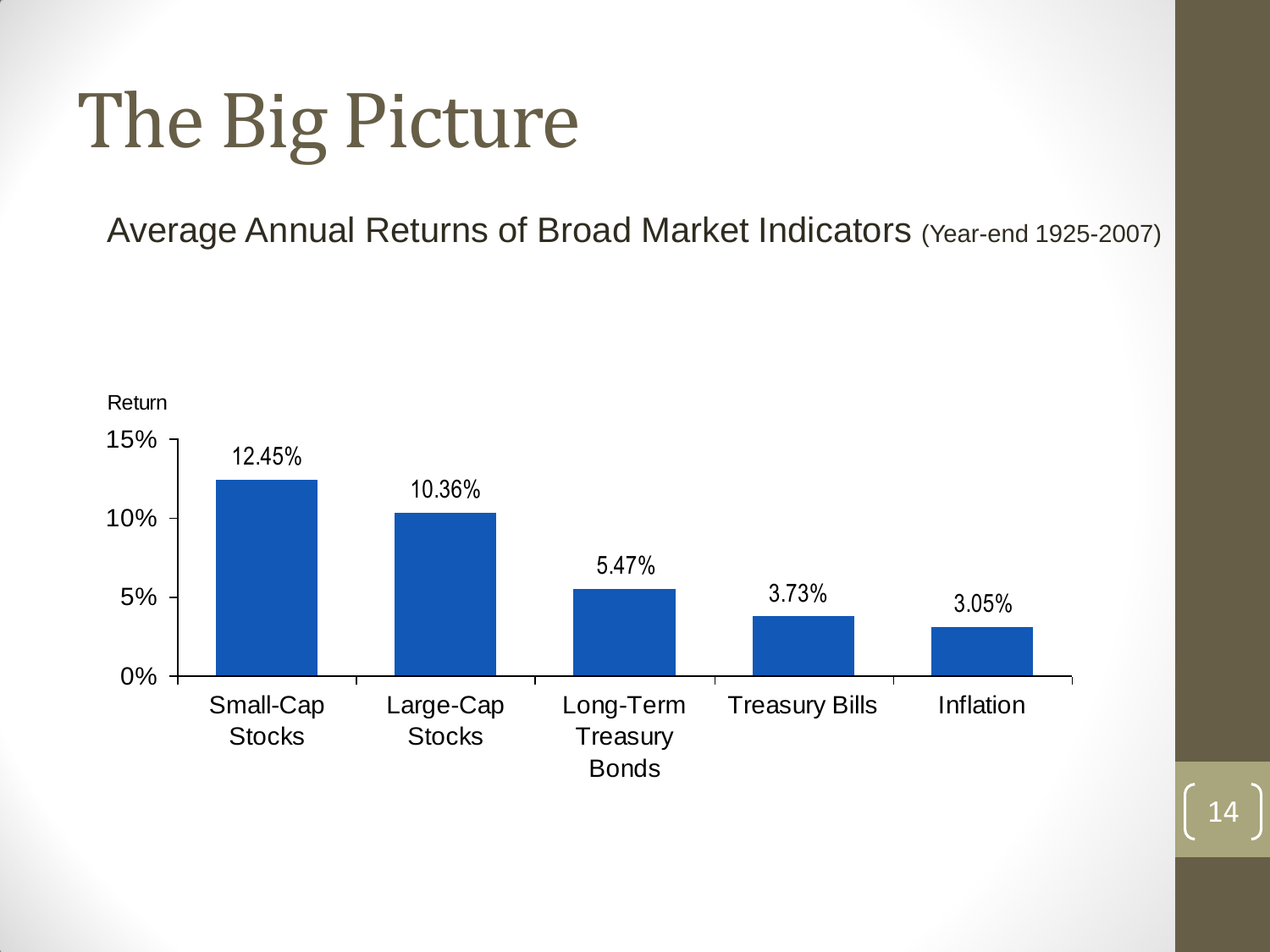#### How much can make

#### See How a \$1 Has Grown

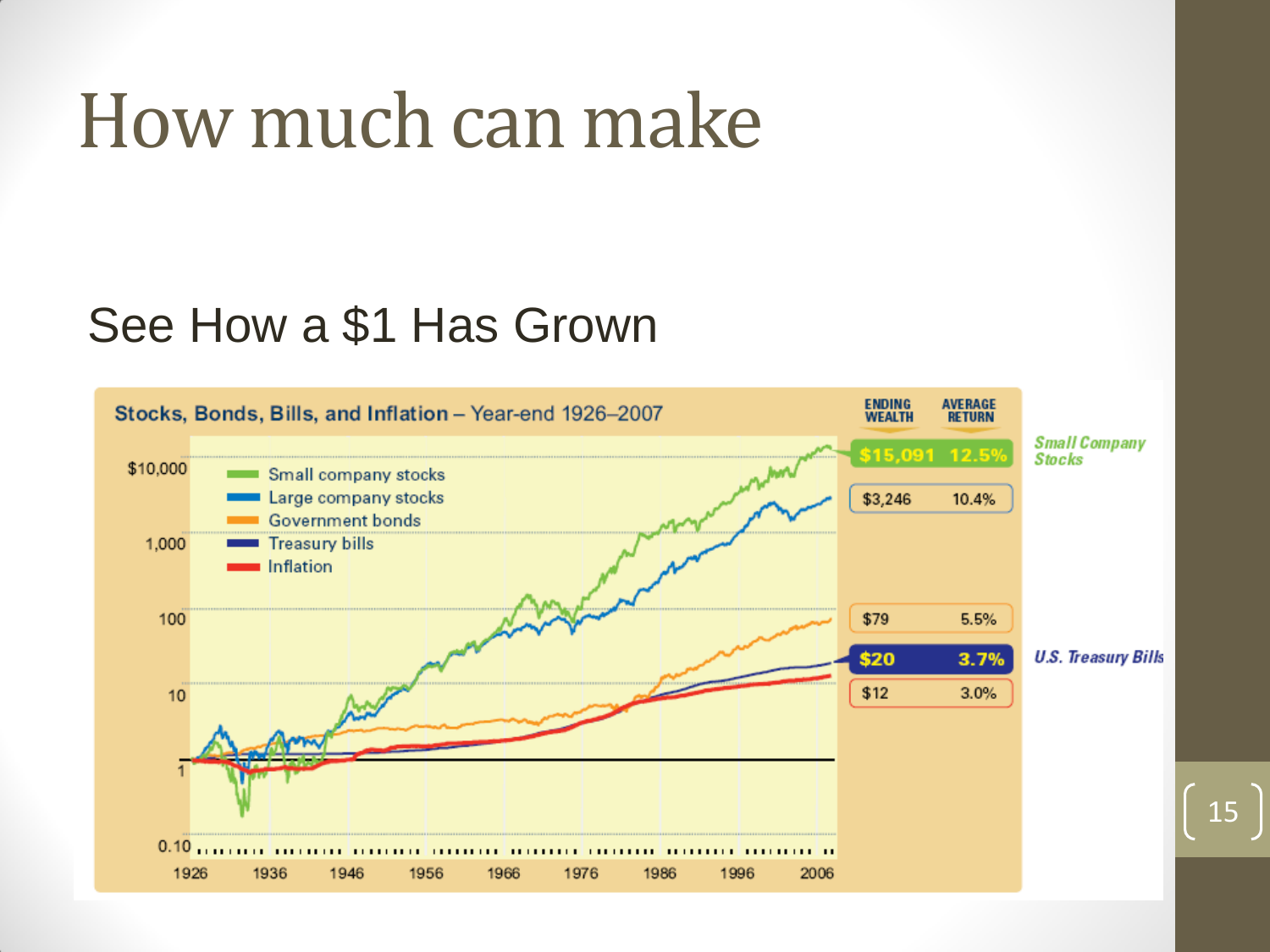#### Bond Investments

- Corporate or Government IOUs
- Source of income
- Prices sensitive to interest rates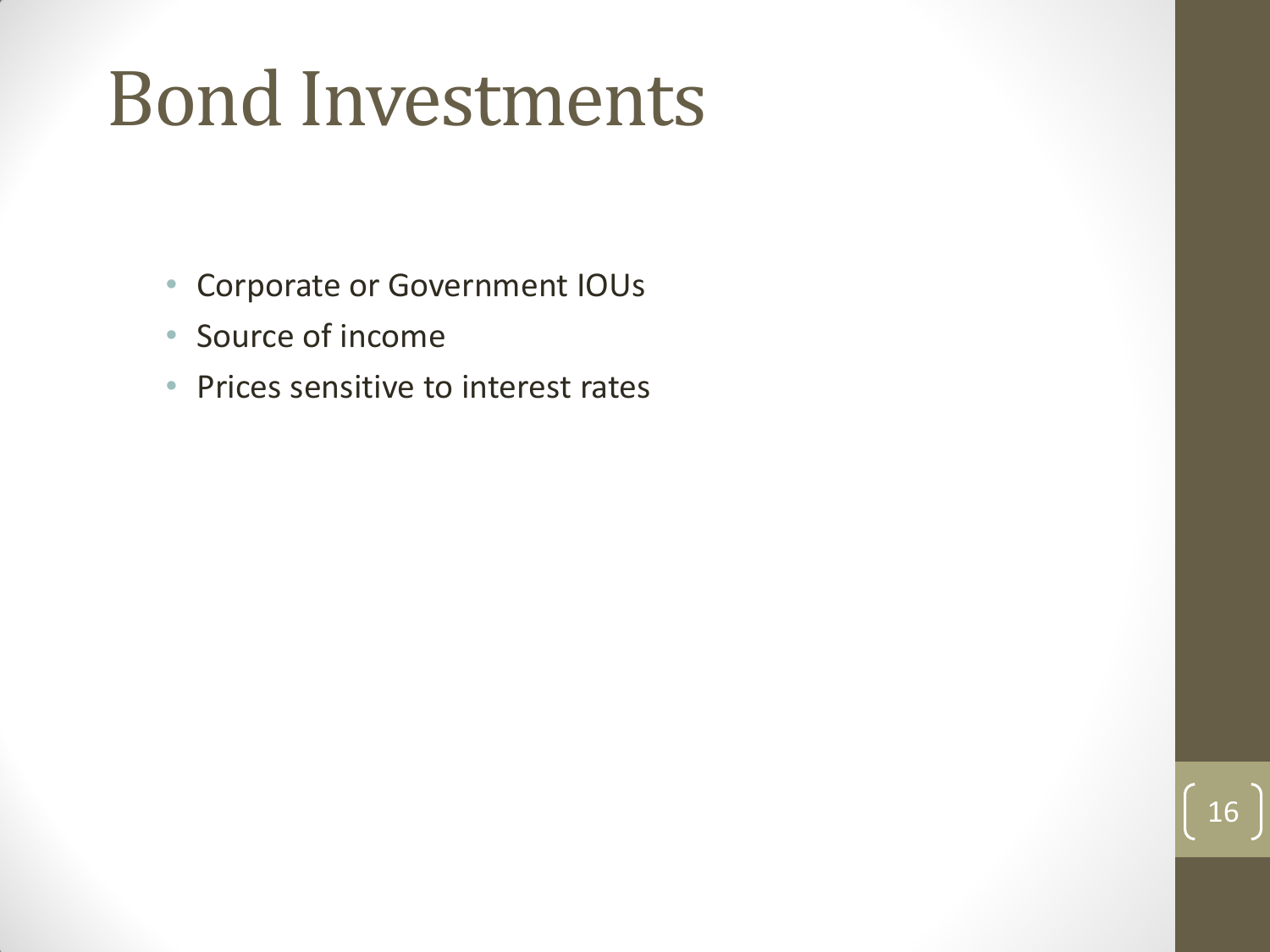#### Stock Investments

- Ownership in a company
- Fluctuating prices
- Greater risk/reward potential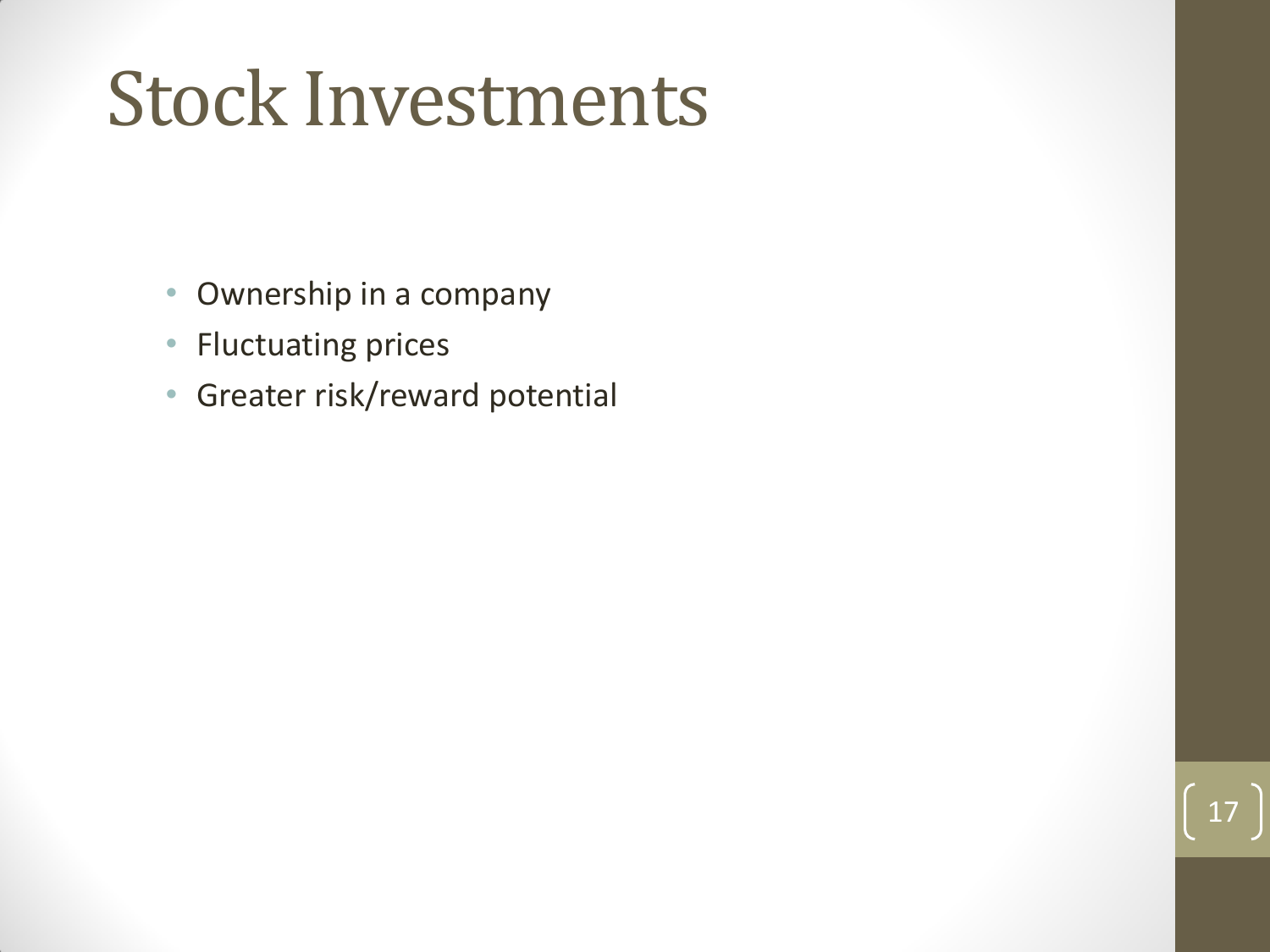#### Mutual Fund Basics

- Money pooled with other investors.
- A collection of stocks and/or bonds.
- Stated investment objective
- Managed by a professional money manager.

- Potential gain or loss.
- Mutual funds are not insured.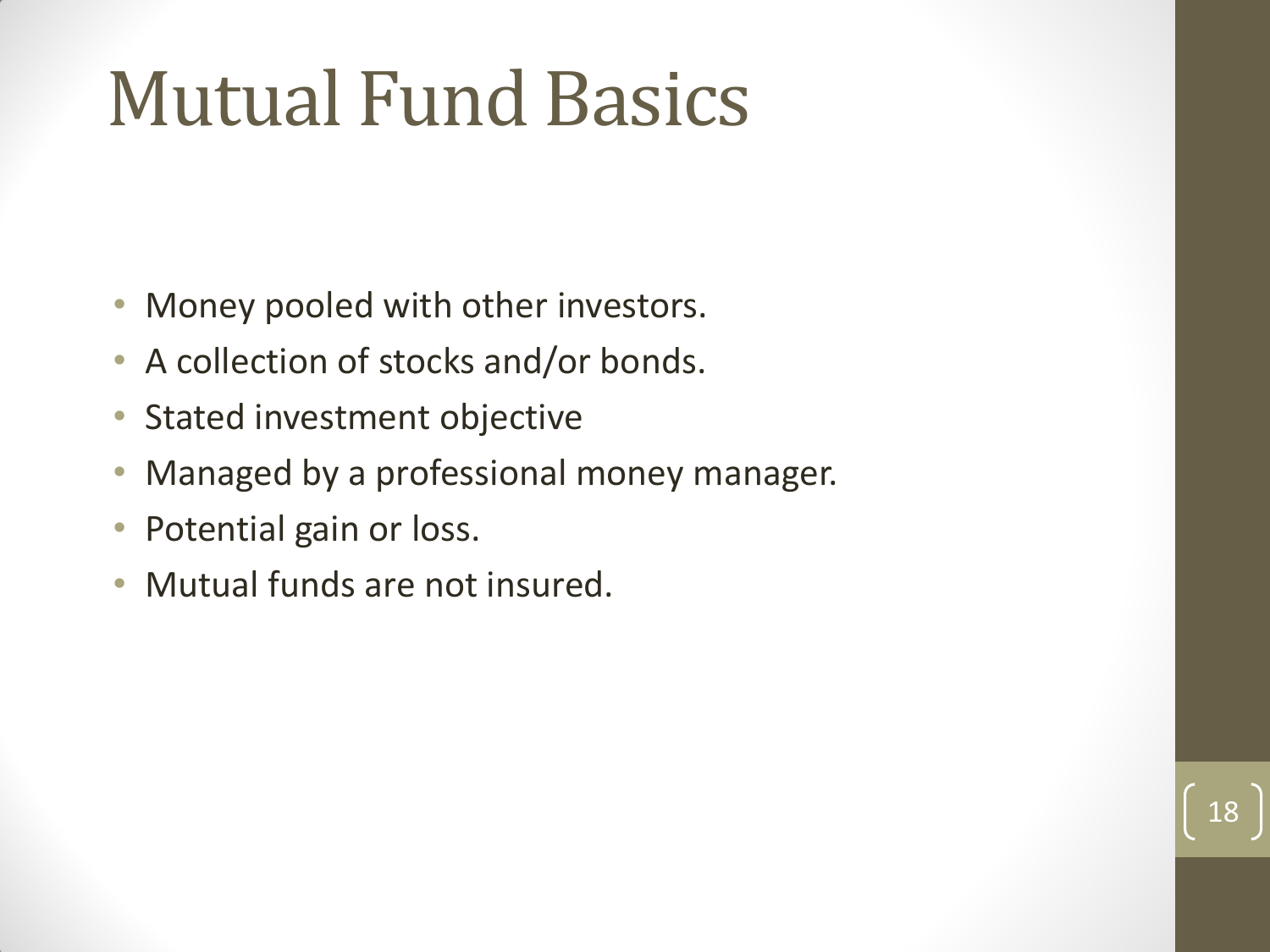### Benefits of Investing in Mutual Funds

- Professional management
- Diversification
- Low cost
- Affordability and convenience
- Liquidity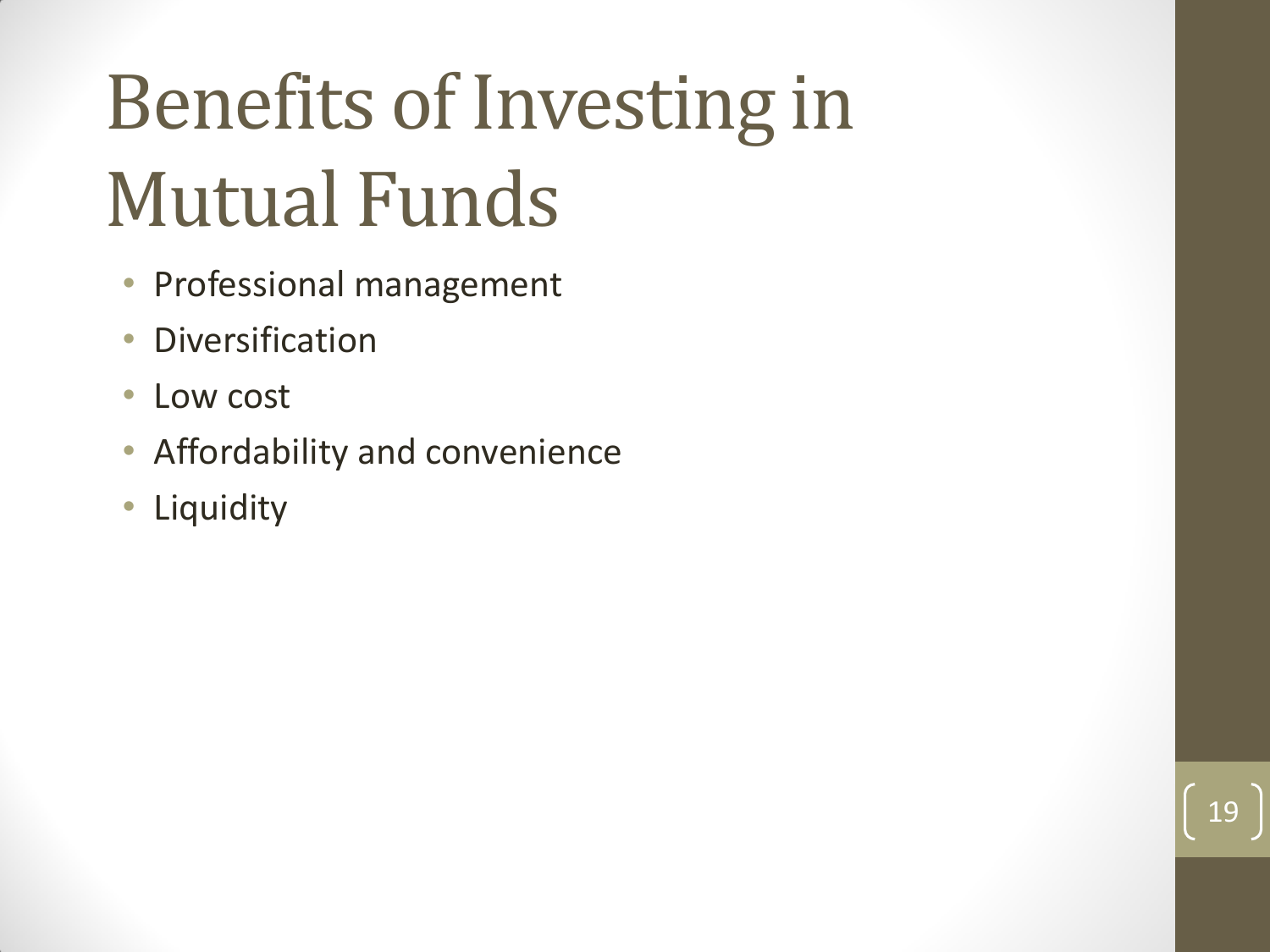#### Layers of Diversification

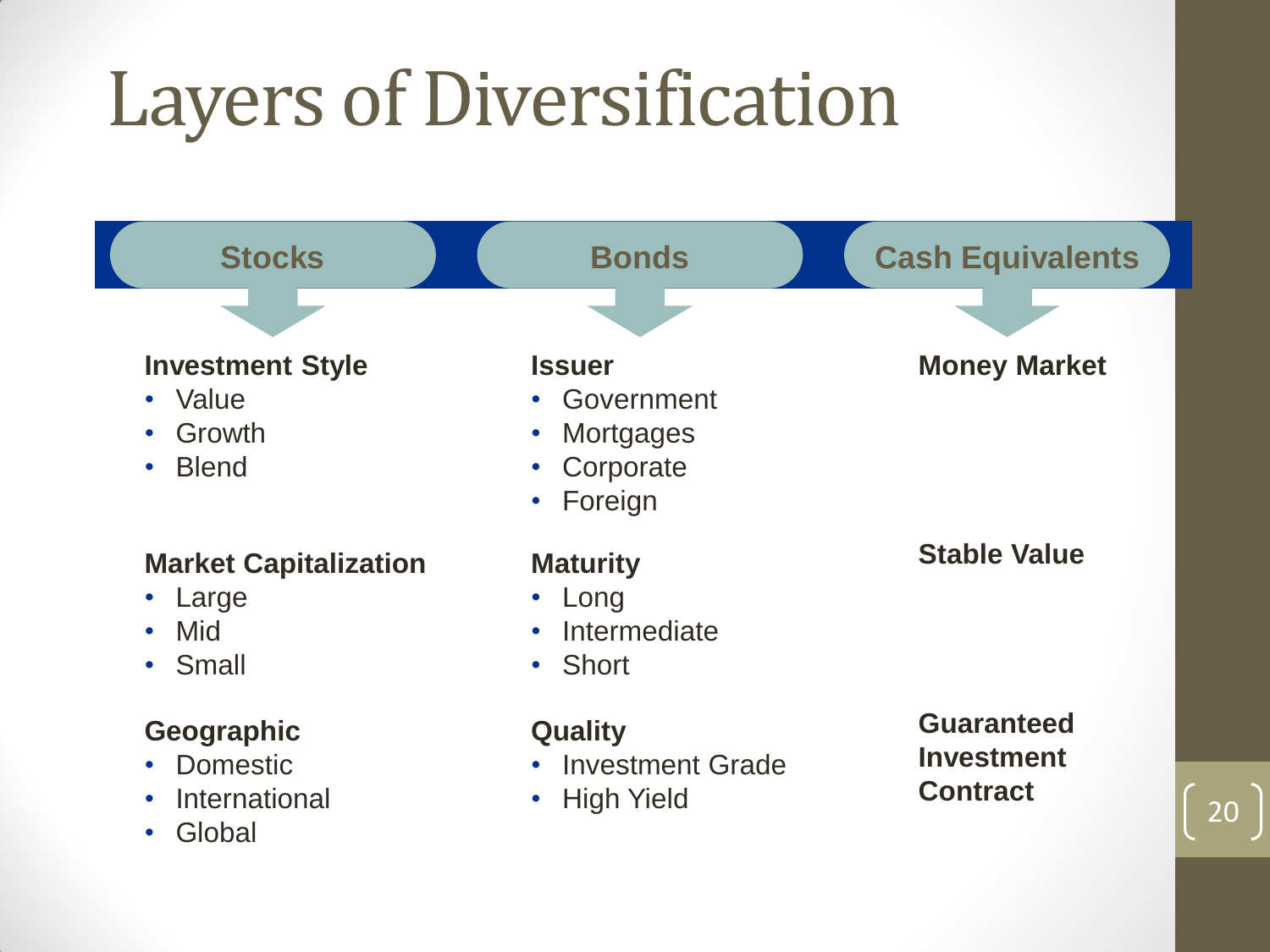### Wide Range of Mutual Funds